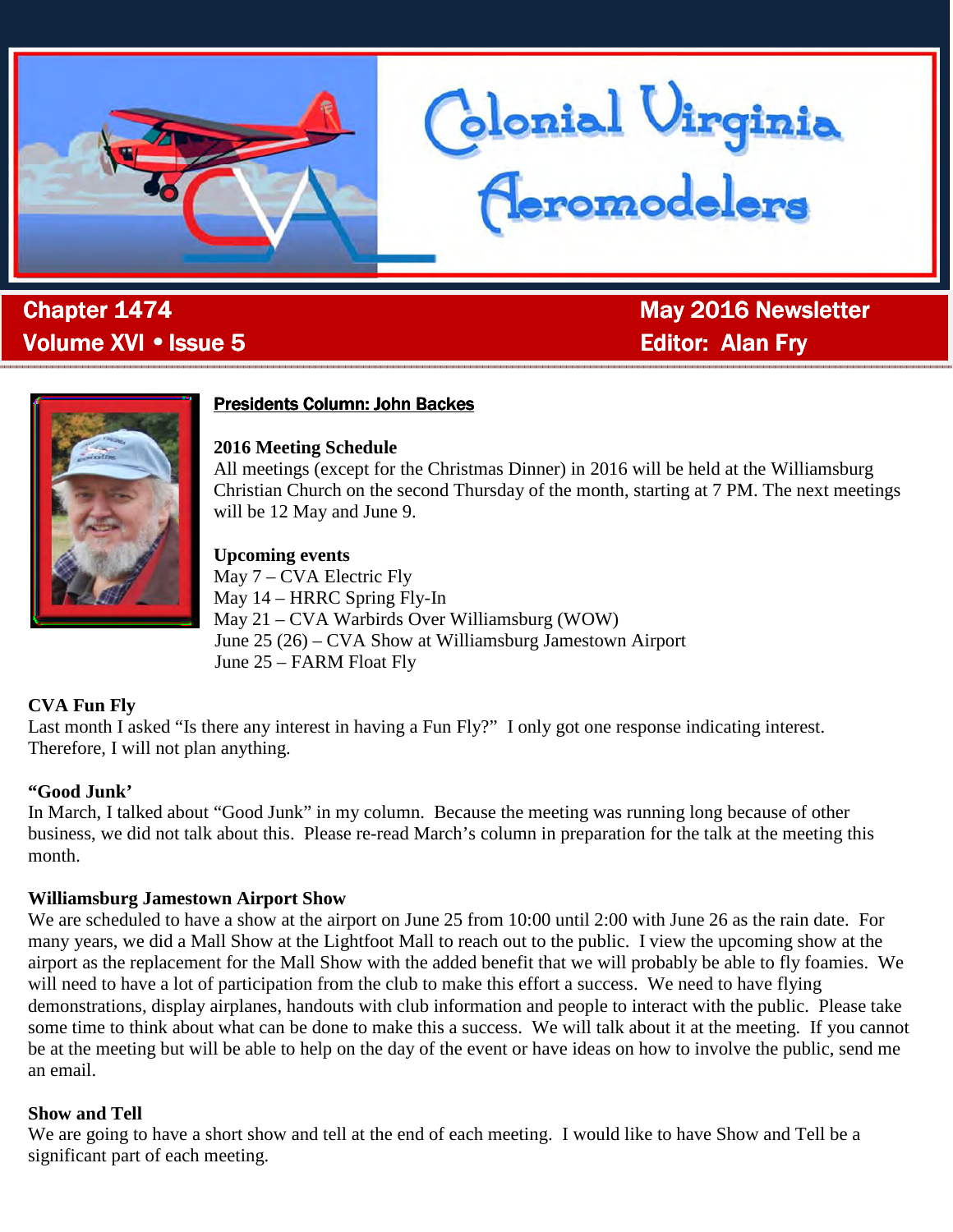**Contact Me**  Phone: 757-876-1241 Email: jb753@cox.net Address: 8630 Diascund Road, Lanexa, Va. 23089



## Secretary's Report: Gary Clifford

CVA Meeting Minutes 4/14/16

The April 14, 2016 meeting, held at the Williamsburg Christian church, was called to order by the President at 7:00pm with 24 members and 2 guests present. The President announced the minutes of the March meeting that were published in the corresponding newsletter. A motion was made to approve the minutes as published. The motion was seconded, a vote taken and approved unanimously.

## **Treasurer's Report**

The treasurer reported on the clubs operating and mower fund balances that included dues from new member Bill Fredericks.

#### **Site Improvements**

Tom reported that he and Bill Talbot had mowed and rolled the runway and half way through the parking lot today. Tom also reminded everyone that uses the aircraft security ropes attached to the iron fence, to please loop them back over the fence when you're finished with them in an effort to make mowing along the fence line easier. He also once again requested that the club trash cans not be used to discard daily lunch trash from flyers. Take your trash home with you. Steve Kolet has emptied them in preparation for this weekend's picnic activities. Alan stated that items of concern, such as these, may be a good topic for a training article for the newsletter so as to reach members not in attendance.

It was mentioned again that the gable ends of the shelter will need to have the plywood replaced this year. Winston will make arrangements for a bucket truck for replacement of the large wind sock and removal of the weather station.

Tom briefly discussed the typical mowing schedule.

#### **Activities**

John spoke about the CVA Spring picnic and Freeman Post Annual Egg Drop contest scheduled for 4/16/16. The CVA Electric Fly on May 7<sup>th</sup> and indicated Joe will need some volunteers.

HHRC's Spring Fly scheduled for May 14<sup>th</sup>.

And WOW XI on May 21<sup>st</sup>. Tom passed around a volunteer signup sheet and asked for suggestions on the raffle prize plane.

#### **Safety**

Reading of the AMA Safety Code was again postponed until next month.

John discussed proper arming of new radio and or flight electronics by removing the propeller first. He also indicated that his new radio has a throttle lock incorporated into the design.

#### **Training**

Alan indicated there was no new training information to report.

#### **Club Promotion**

Steve Kolet gave some background on W.A.L.T. and a brief description of the classroom and hands on field event schedule he has put together for April  $27<sup>th</sup>$  and 30th respectively.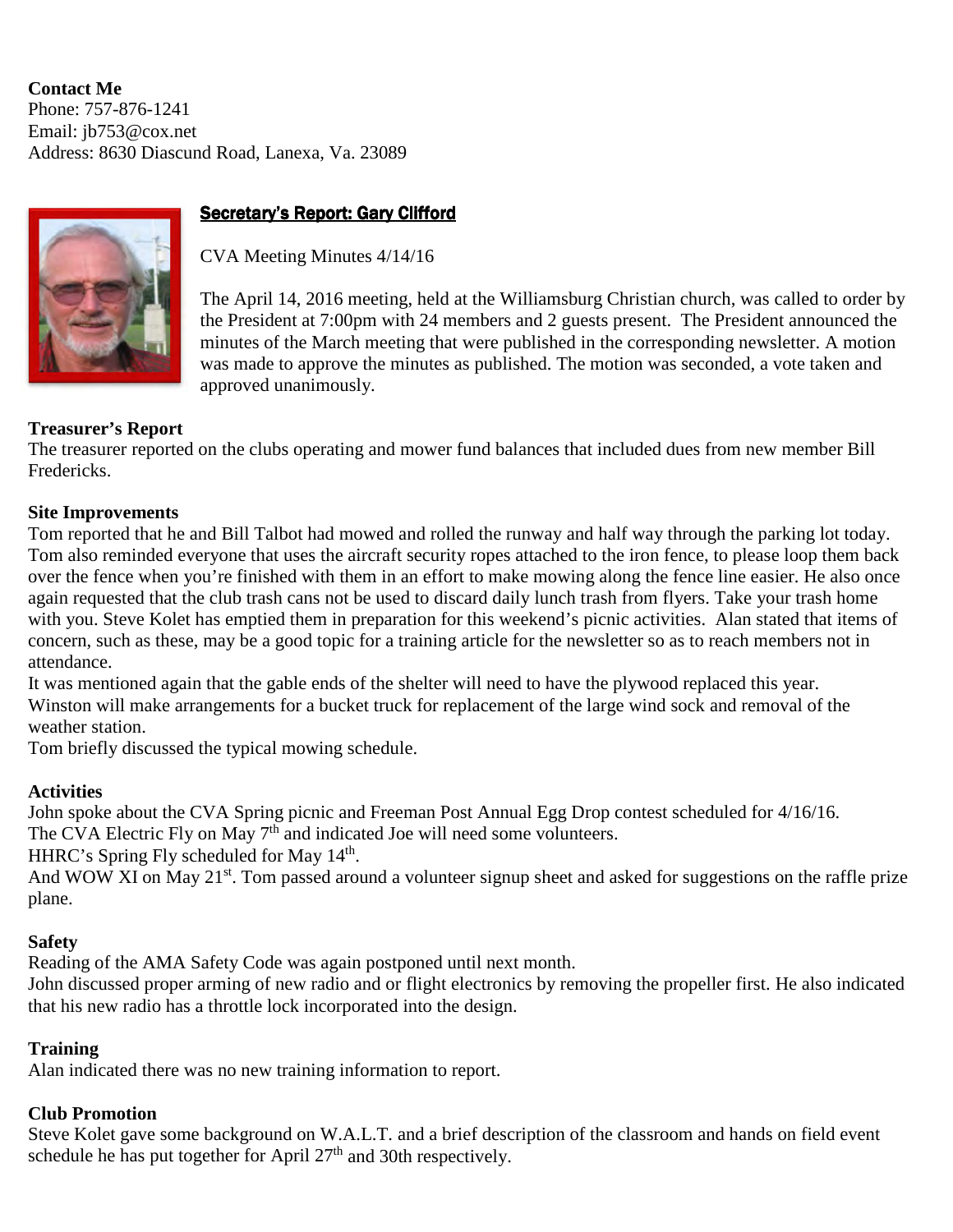John spoke again about the static aircraft display at the Williamsburg-Jamestown Airport on June 25<sup>th</sup> with a rain date of June 26<sup>th</sup>. It remains uncertain at this time but flying of some small electric aircraft may be possible. Winston and Brandon volunteered to help organize the activities at the airport and possible follow up at the CVA field afterward. Winston congratulated Alan for all the "behind the scenes" work he has been doing to keep our club website access, content and ease of use up to date not only for club members but for those searching the web.

## **Old Business**

The topic of drone access at CVA was discussed and John recapped some of the proposals by the different groups. John read his list of conditional rules and proposed a trial period to observe any possible interference with normal flying activities.

After a very detailed presentation, by new club member Bill Fredericks, of his particular intentions and a long list of pros & cons presented by several club members a motion was made and seconded to limit the CVA field to Hobby and Recreational Use. Private ballots were cast and counted and the motion to limit the CVA field to Hobby and Recreational Use was approved 20 for and 2 against.

#### **New Business**

Gary indicated it was time to make our annual contribution to the church. Les made a motion we continue as we have in the past. The motion was approved.

Placement of the new road sign was discussed. Winston will coordinate and oversee the location and installation.

### **Show & Tell**

Steve Kolet displayed a great looking MOJO with a Saito 82 and offered several older flying and modeling magazines he has acquired.

John showed a complete reconstruction of a previously destroyed NutBall and showed off his new 42" Mako XL from WMPF that he constructed from 9mm Depron foam and finished with Krylon 2X paint.

Jon advised everyone that he has taken possession of the entire collection from Gordon Taylor and will be bringing items to the field with him for those interested in purchasing.

There being no further club business the meeting was adjourned at 8:48pm.



## **Activities: Joe Musika**

It is now Monday, May 2nd and it looks like another wet month. But we lucked out last month when we had the club's spring picnic. At 11:30 there was only enough people for a checkers game, but by 12:00 there was a flock of folks, lots of fun and flying.

For May, we have three events on the books. First is the Electric Fly, to be held at our field on May 7th. The next event is the Spring Fly-in at Hampton Roads RC, in Suffolk. Then on May 21st is Warbirds over Williamsburg.

The last two events mentioned are very special. Hampton Roads has lots of great planes flying plus some swell folks to meet. Warbirds over Williamsburg is something you do not want to MISS. Last year we were visited by a former bomber pilot, who was shot down over Germany in WWII.

Last but not least, a quick talk regarding safety at the field. We should watch where we're walking on the field, make people aware that you are going onto the field, be aware of people preparing to start up engines and taking off. About 12 years ago a member, who was thought to be versed in safety, was starting an engine. He turned to borrow a starter since his wasn't working, flipped it a few times, it started and all hell broke loose! The motor mount broke causing the engine to slam into his forearm, bled profusely, and turning white. We began to work on him, fire department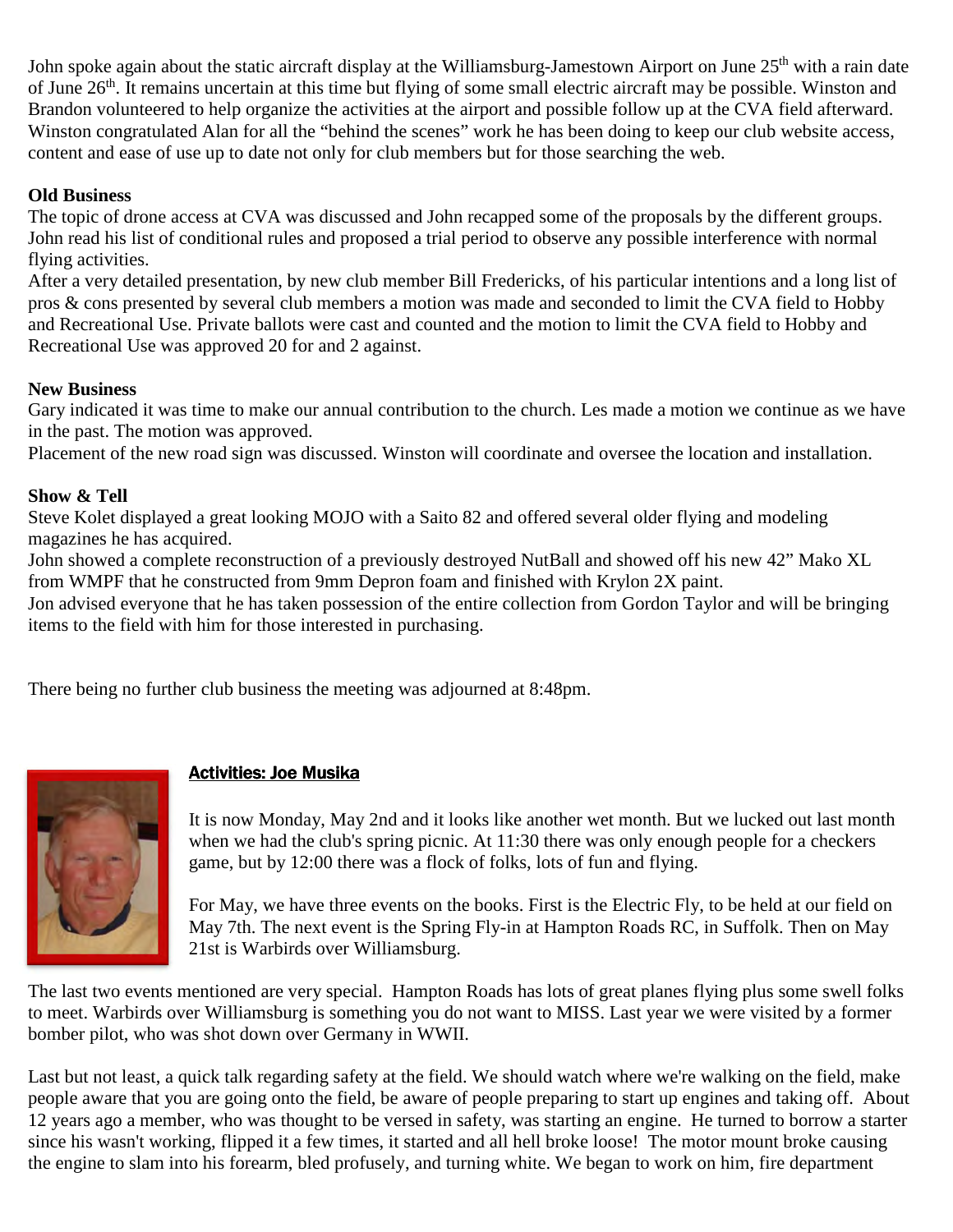called. He was slipping into shock. It took the fire dept. an hour and 40 minutes to arrive. This particular truck came from Toano. During the wait, he mentioned that the motor-mount was hard balsa wood. Using hard-balsa to build a motor-mount nearly cost him his life. So when working on planes and engines BE SAFE.

That's all till next month.



# **Training: Alan Fry**

#### **Website of the Month**

Here is a previous Website of the Month that I felt was relevant with our upcoming Warbirds over Williamsburg event. It is called **RCWarbirds.com** and their slogan is "Your main source for RC warbird pictures, events, projects, videos, forums and more for 12 years!" Here is the link:

http://www.rcwarbirds.com/index.html

**Do you have a favorite website? If so, let me know and I will put it in the newsletter. Favorite online store, how to build, how to fly, etc- send me the link! My email address:** 

#### AlanWFEmail-CVA@yahoo.com

#### **Training Column**

I asked Tom Treese if he would put together a "primer" so to speak for various items related to our flying field. Tom did a great job addressing various field related topics. Here is Tom's write up, with a few tweaks here and there by me:

#### Dos and Don'ts at the Field

Starting Stands: The mower operators have to get off of the tractor to move the starting stands twice unless the stands are forward of the pit 4x4 posts. If you leave them forward of the posts we can mow inside the posts and then move them inside which requires only one move. Thank you.

Ropes at the fence: When you have finished flying please reattach the restraining ropes to the fence. Then the mower operators do not have to get off the tractor to re-tie them or worse… cut them up and get the rope tangled around the blade axle.

Trash Cans: The trash cans are primarily for picnics/ special events!!! We do not have trash pickup so someone (a volunteer) has to take trash home or to a dumpster. If you take a lunch or wreck a plane.....please take your trash home with you! Thank You!

Communication at the flight line: The biggest safety feature while flying is communication between the pilots. When taxing to the runway announce your action and ask if it is O.K. to continue. This makes sure no one is about to land or has a problem. Announce your take-off and landings. Announce you intentions when you are going to do a low pass near the runway. Try to make the low passes just ease of the runway. If you have to go on or over the runway to retrieve a plane, announce that and again when you are CLEAR of the runway.

Flying direction or pattern: The flight pattern when there is more than one plane airborne is dictated by the wind direction. If you take off right to left then the flight pattern will be a clockwise circle. Everyone will fly from right to